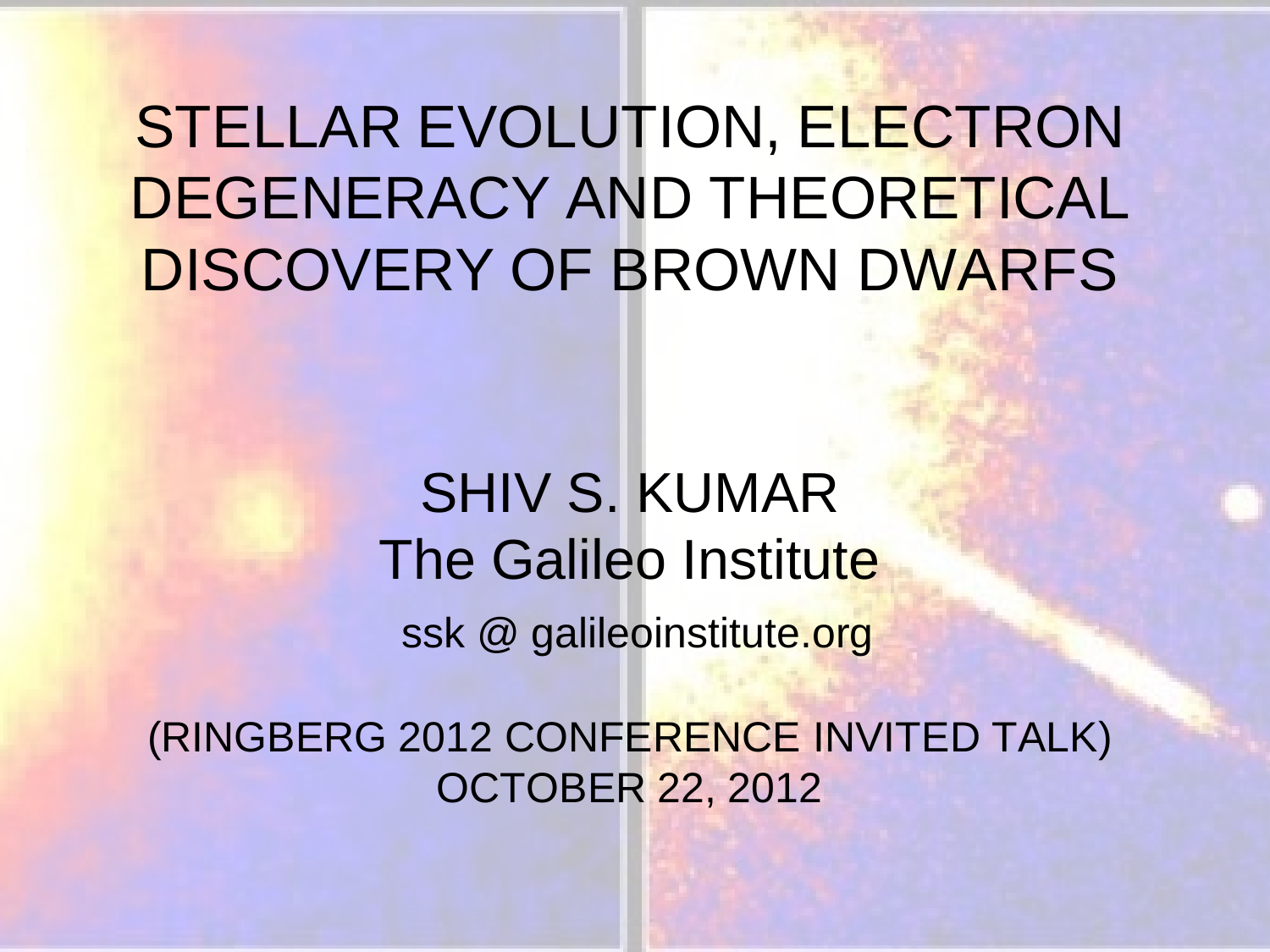## FROM ANN ARBOR, MICHIGAN TO NEW YORK CITY VIA CAMBRIDGE, MASSACHUSETTS (1958-1962)

- The Beginning: Fall 1958 (University of Michigan)
- Preliminary Calculations: 1958-1960 (University of Michigan)
- More Calculations and Attempted Publication: 1960-<br>1961 (Smithsonian Astrophysical Obs.)
- Calculations Completed: Summer 1962 (NASA Institute for Space Studies)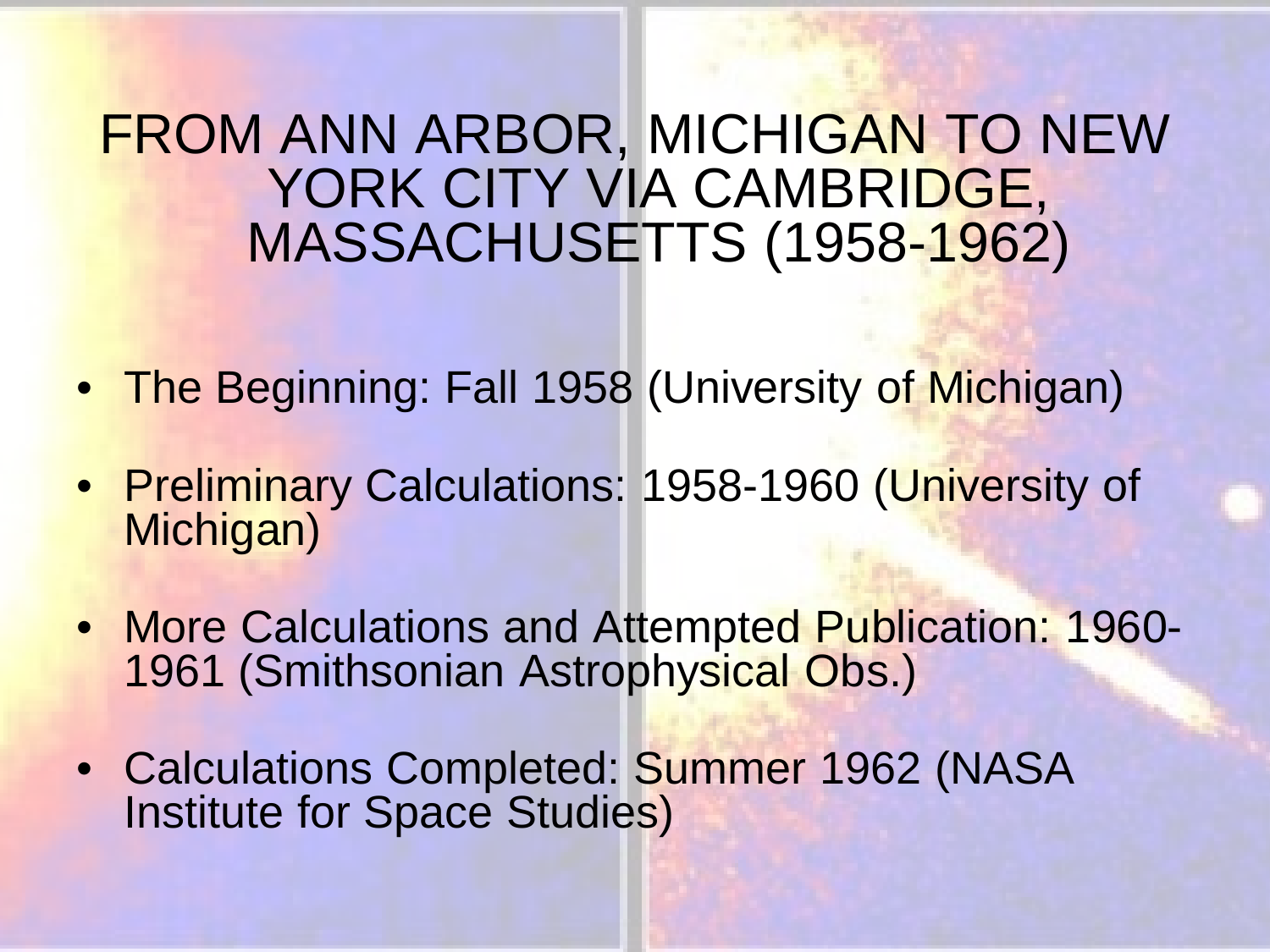Paper presented at the 111th American Astronomical Society meeting: August 29, 1962 (Yale University)

## **[Study of Degeneracy in Very Light Stars.](https://ui.adsabs.harvard.edu/abs/1962AJ.....67S.579K/abstract) SHIV S. KUMAR (National Academy of Sciences-**National Research Council, Postdoctoral Research Associate with NASA), *Institute for Space Studies.*

(Astronomical Journal, 67, 579, 1962)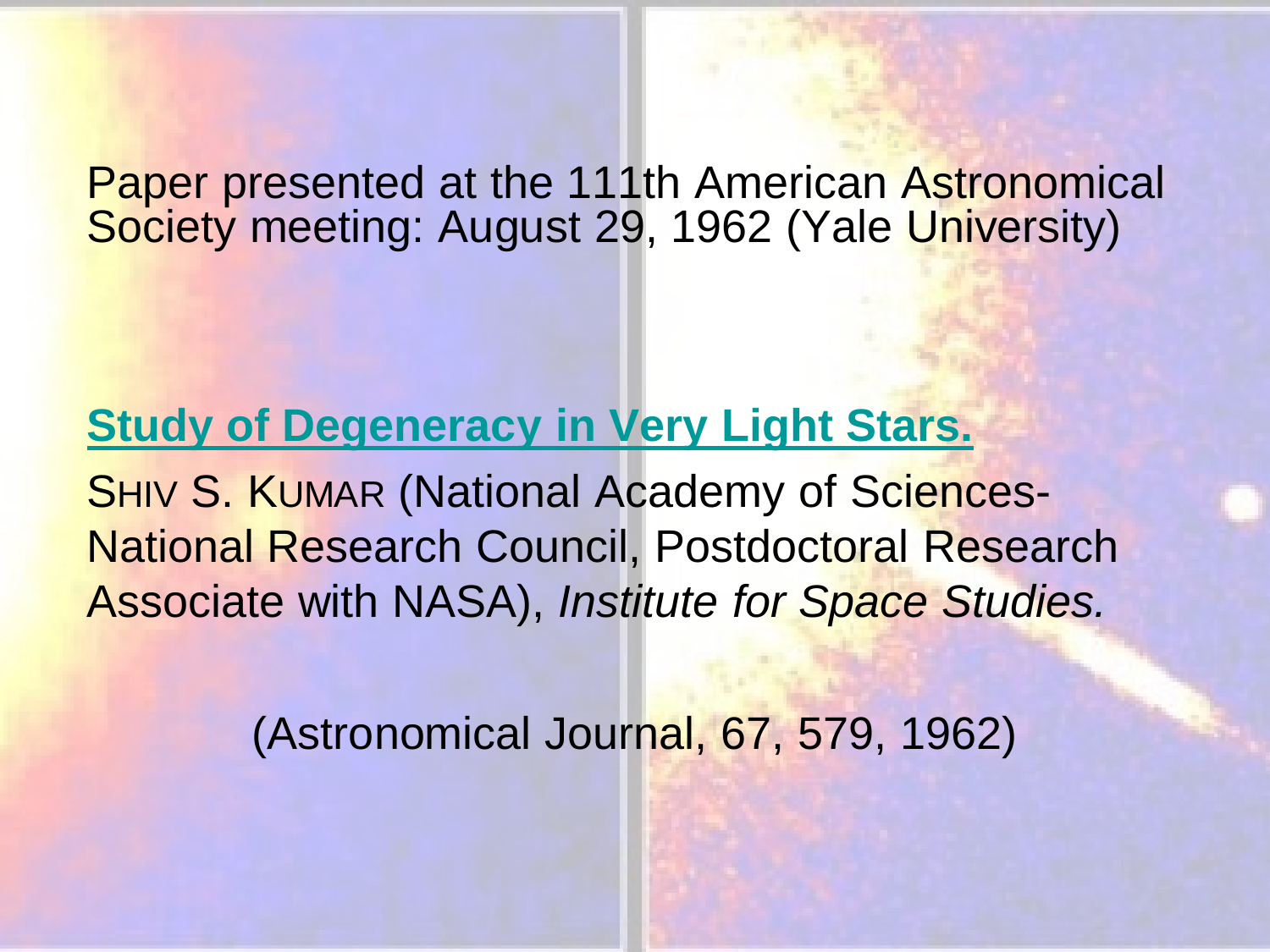Two papers dealing with my predictions concerning the structure and evolution of stars with mass below the H-<br>burning limit were received by the Astrophysical Journal: October 20, 1962.

#### [THE STRUCTURE OF STARS OF VERY LOW MASS,](https://ui.adsabs.harvard.edu/abs/1963ApJ...137.1121K/abstract)

## SHIV S. KUMAR

NASA Goddard Space Flight Center, Institute for Space Studies, New York 27, N.Y. *Received October 20, 1962; revised November 27, 1962*

## ABSTRACT

Completely convective models have been constructed for stars of masses 0 09, 0 08, 0 07, 0 06, 0 05, and 0 04 (solar units), taking into account the nonrelativistic degeneracy of the stellar material. It is shown that there is a lower limit to the mass of a main-sequence star. The stars with mass less than this limit become completely degenerate stars of "black" dwarfs as a consequence of gravitational contraction, and, therefore, they never go through the normal stellar evolution.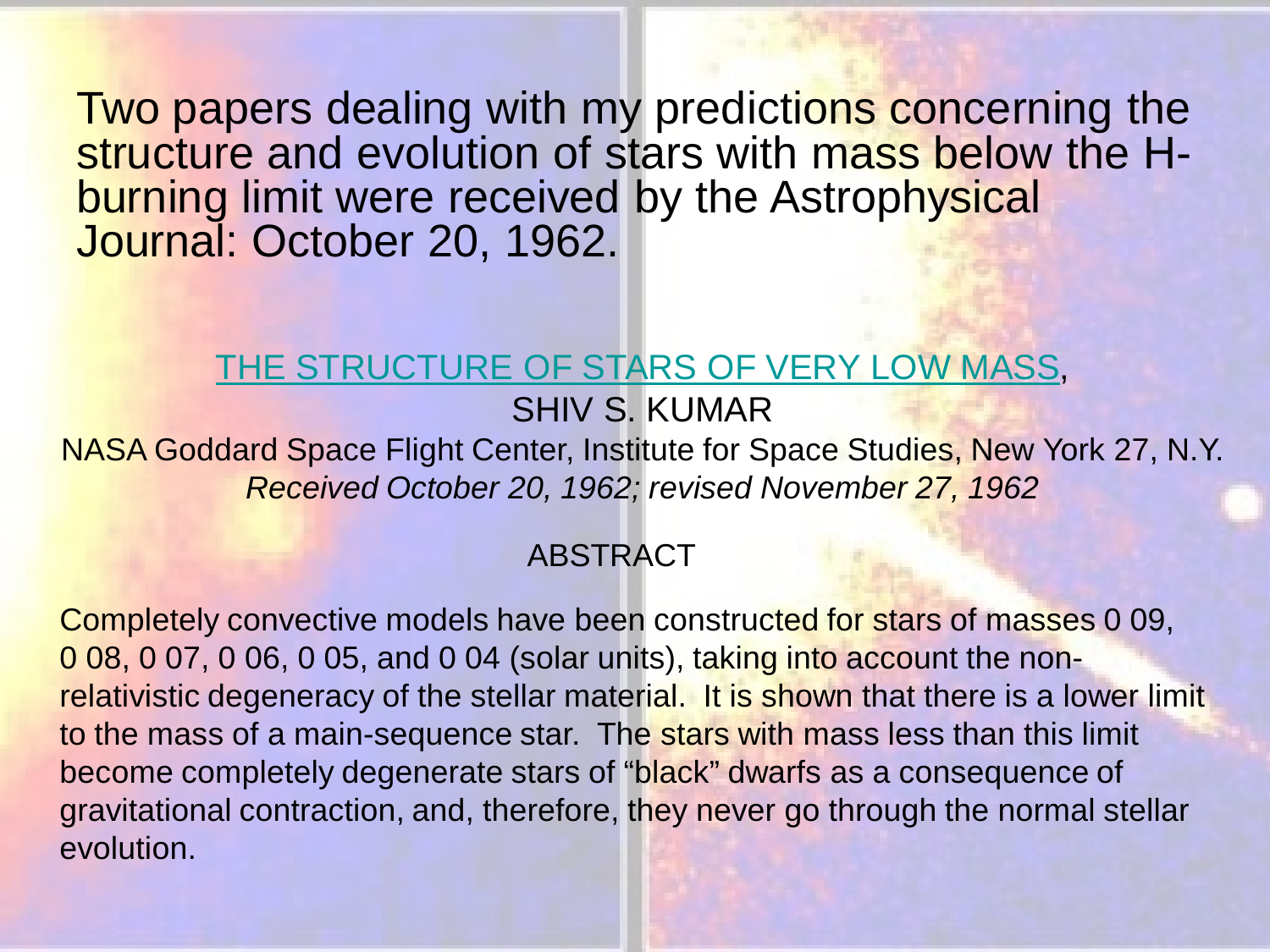## 2<sup>nd</sup> of the two papers dealing with my predictions…….

## [THE HELMHOLTZ-KELVIN TIME SCALE](https://ui.adsabs.harvard.edu/abs/1963ApJ...137.1126K/abstract)  [FOR STARS OF VERY LOW MASS](https://ui.adsabs.harvard.edu/abs/1963ApJ...137.1126K/abstract)

#### SHIV S. KUMAR

NASA Goddard Space Flight Center, Institute for Space Studies, New York 27, N.Y. *Received October 20, 1962; revised November 21, 1962*

#### ABSTRACT

Assuming that the contracting stars in convective equilibrium evolve vertically downward in the H-R diagram, a simple expression for the Helmholtz-Kelvin time scale  $t_{HK}$  is derived. Application of this expression to stars of mass  $M < 0.1 M_{sun}$ shows that these stars contract to a radius of about 0.1 $R_{\text{sun}}$  in a time scale of approximately 1 billion years, while the earlier estimates, based on horizontal evolution, gave a time scale  $t_{HK}$  greater than a hundred billion years.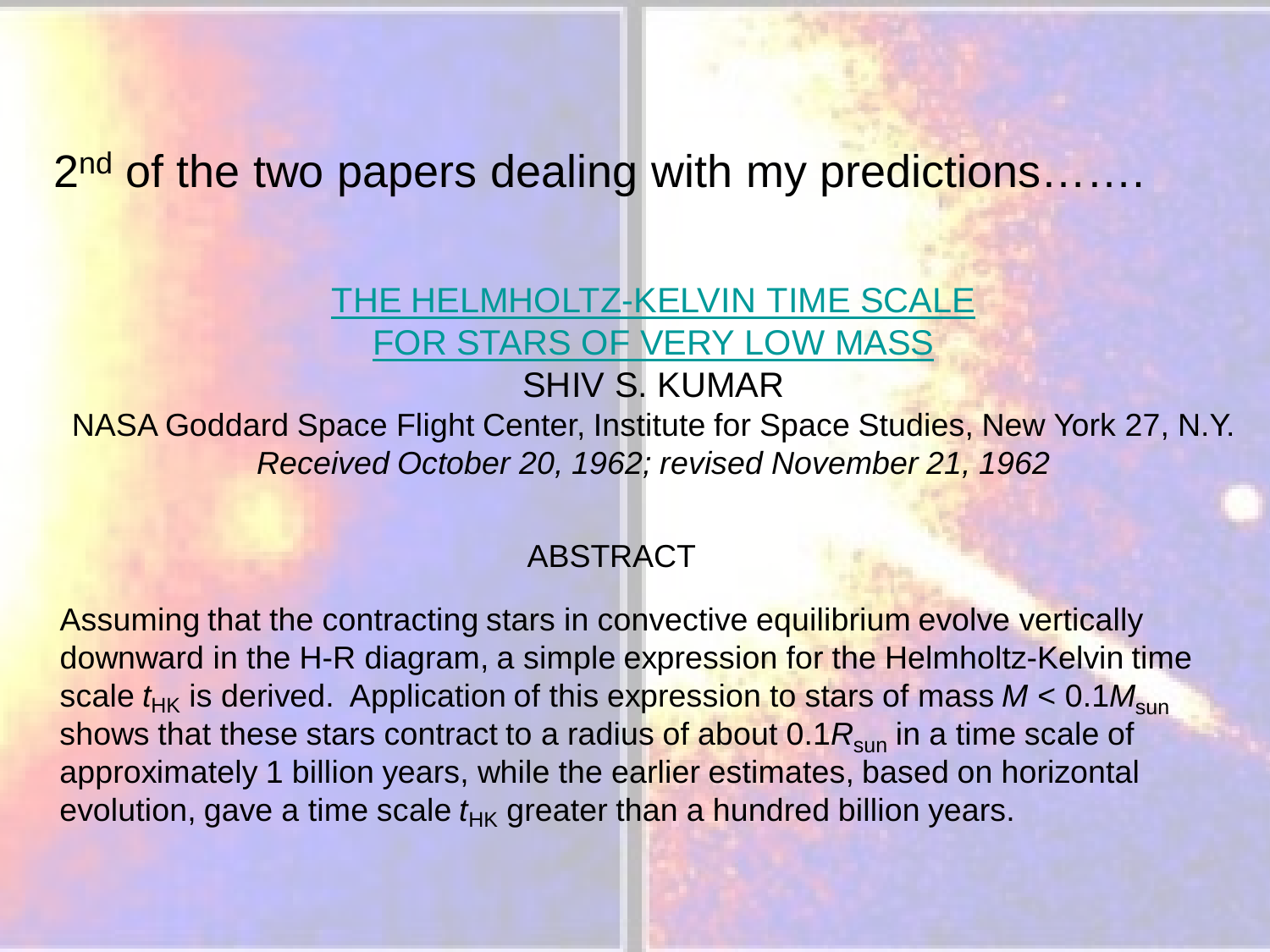# What is happening in 2012?

# Looking toward the future